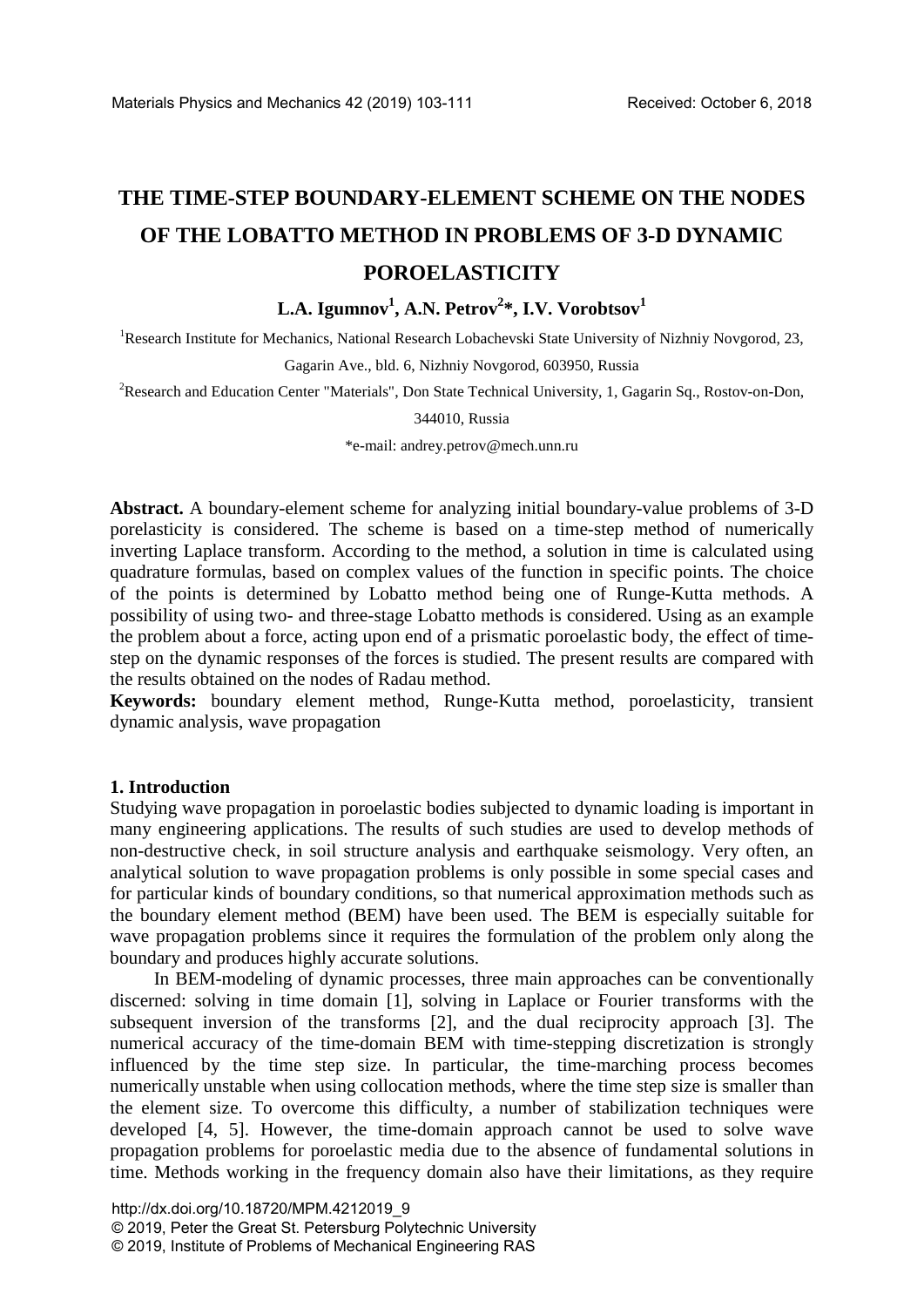efficient numerical techniques for inverse transforms and are applicable only to problems for which the correspondence principle is valid.

In 1988, Lubich [6,7] introduced the convolution quadrature method (COM) to discretize the convolution integral. It gained significant interest as a technique (CQ-BEM) for applying the BEM to time-dependent problems where classical time-step schemes suffer from instability and numerical damping  $[8 - 10]$ . Later, it was shown in several studies that the CQ-BEM based on implicit Runge–Kutta method provides better accuracy than that based on the linear multistep method [11–15]. Moreover, Banjai and Sauter reformulated CQ-BEM approach to solve decoupled problems in Laplace domain that works as a transformation method [16]. Retaining the numerical stability properties of the original method, this approach has the time step size as the only parameter determined by the physical parameters of the problem. The applicability of the reformulated CQ-BEM to solution of poroelastic problems was demonstrated by Schanz, but only using the linear multistep method [17].

This study presents a modification of such a time-step scheme on the nodes of Runge-Kutta methods, exemplified by 2- and 3-stage Lobatto method. The time-step BEM scheme is based on the stepped method for numerically inverting Laplace transforms. This method is similar in its formulation to the CQM, but in contrast to it is based on the theorem of operational calculus for integrating in time-domain. The application of the scheme to problems of wave propagation in partially saturated media is considered.

#### **2. Governing differential equations**

To describe a poroelastic continuum, Biot's mathematical model of a material is used, in which (the material) a solid phase, representing a form-generating skeleton, carrying the main stress load, and two fluid phases – water and air filling the pore system, are discerned. All the three phases are assumed compressible. Temperature variations are neglected. Moreover, porosity  $\varphi$  and saturation degree of the material  $S_f$  are defined as:

$$
\varphi = \frac{V_{void}}{V}, S_f = \frac{V_f}{V_{void}},
$$
\n(1)

where  $V_{\text{void}}$  is the volume of interconnected pores in the specimen,  $V$  is the total volume of the material,  $V_f$  is the volume of the filler, and it is assumed that  $f = a$  for air and  $f = w$  for water. Consider a case where the pores are completely filled:  $S_a + S_w = 1$ . (2)

The bulk density is defined as

$$
\rho = (1 - \varphi)\rho_s + \varphi S_w \rho_w + \varphi S_a \rho_a, \tag{3}
$$

where the densities of the solid, water and air is denoted by  $\rho_s$ ,  $\rho_w$ ,  $\rho_a$ , respectively.

In order to describe mechanical behavior of the partially saturated porous medium, the effective stress principle is used, which was introduced by Terzaghi [18]. The corresponding defining relations in terms of stress are expressed similarly to that adopted for fully saturated conditions [19, 20]:

$$
\sigma'_{ij} = \sigma_{ij} + \alpha (S_a p_a - S_w p_w) \delta_{ij}, \qquad (4)
$$

where  $\sigma'_{ij}$  is the effective stress,  $\sigma_{ij}$  is the total stress,  $p_a$  denotes the pore air pressure,  $p_w$  is the pore water pressure,  $\alpha$  is a Biot constant. The coefficient  $\alpha$  is described by the relationship:

$$
\alpha = 1 - \frac{K}{K_s},\tag{5}
$$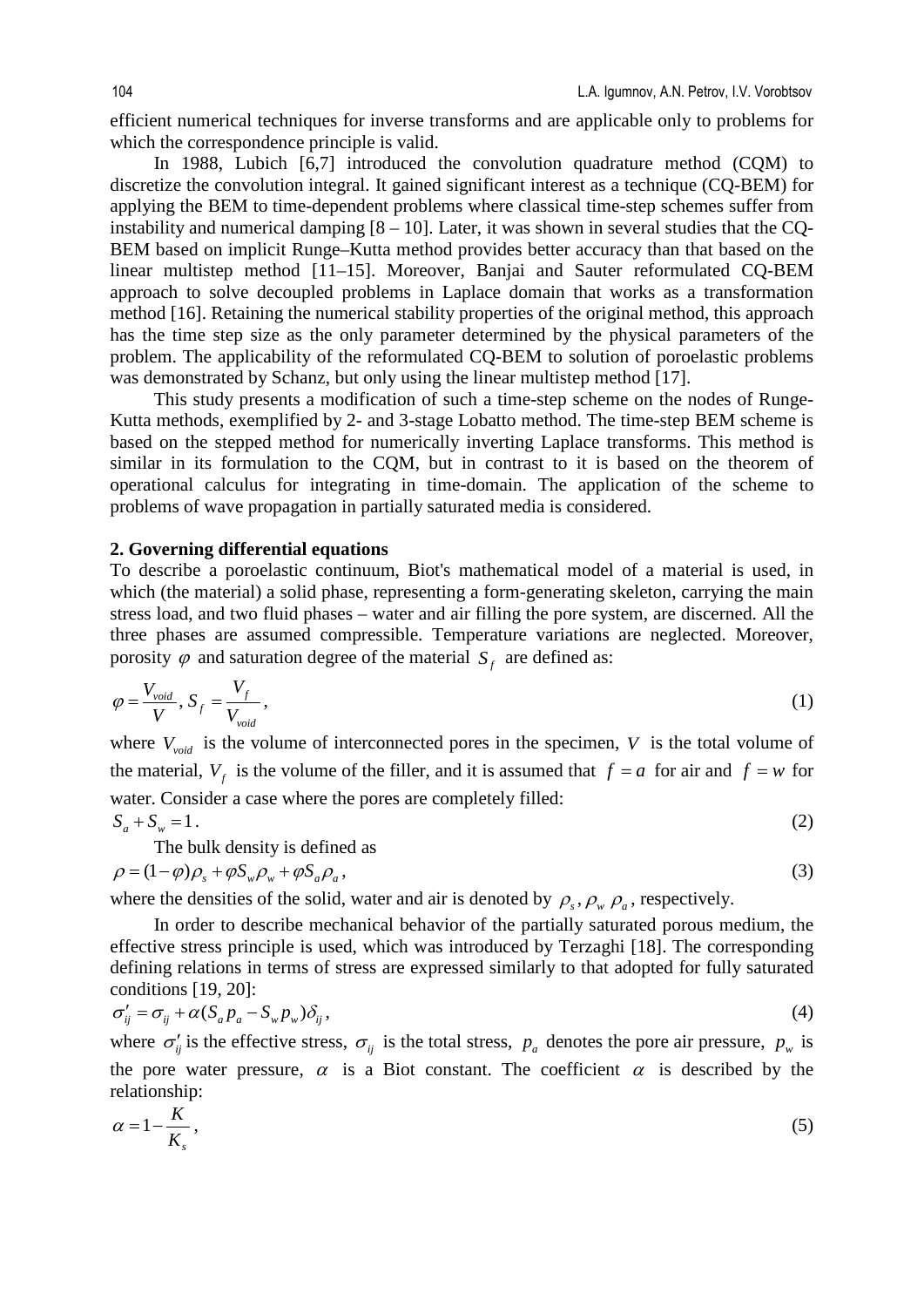where *K* is the bulk modulus of the solid skeleton and  $K<sub>s</sub>$  is the bulk modulus of the solid grains.

The solid skeleton is assumed elastic isotropic. Due to this fact, the effective stress tensor is given by

$$
\sigma'_{ij} = \left(K - \frac{2}{3}G\right)\varepsilon_{kk}\delta_{ij} + 2G\varepsilon_{ij},\tag{6}
$$

where *G* denotes the shear modulus,  $\varepsilon$ <sub>*ii*</sub> denotes the strain tensor. The components of strain tensor  $\varepsilon_{ii}$  of a solid and displacements  $u_i$  are mutually coupled by the geometric relations:

$$
\varepsilon_{ij} = \frac{1}{2} \left( u_{i,j} + u_{j,i} \right). \tag{7}
$$

To construct equations of motion, defining equations must be combined with the related balance equations of momentum and balance equations of mass for each of the phases (for details see [21]). Using a Laplace transform makes it possible to write down the dynamic equations of a poroelastic medium in the form of a boundary-value problem for unknown displacement functions of the elastic skeleton  $\hat{u}_i$  and the pore pressures of the fillers  $\hat{p}^w$  and  $\hat{p}^a$  :

$$
\begin{bmatrix} B_1 \delta_{ij} + B_2 \partial_i \partial_j & B_3 \partial_i & B_4 \partial_i \\ B_5 \partial_j & B_6 & B_7 \\ B_8 \partial_j & B_9 & B_{10} \end{bmatrix} \begin{bmatrix} \hat{u}_i \\ \hat{p}^w \\ \hat{p}^a \end{bmatrix} = \begin{bmatrix} -\hat{F}_i \\ -\hat{I}^w \\ -\hat{I}^a \end{bmatrix},
$$
\n(8)

here

$$
B_1 = G\nabla^2 - (\rho - \beta S_w \rho_w - \gamma S_a \rho_a) s^2, \ B_2 = K + \frac{G}{3}, \ B_3 = -(\alpha - \beta) S_w,
$$
\n(9)

$$
B_4 = -(\alpha - \gamma)S_a, \ B_5 = -(\alpha - \beta)S_w s, \ B_6 = -\left(\zeta S_{ww}S_w + \frac{\varphi}{K_w}S_w - S_u\right)s + \frac{\beta S_w}{\rho_w s} \nabla^2,
$$
 (10)

$$
B_7 = -(\zeta S_{aa} S_w + S_u) s \,, B_8 = -(\alpha - \gamma) S_a s \, B_9 = -(\zeta S_{ww} S_a + S_u) s \,, \tag{11}
$$

$$
B_{10} = -\left(\zeta S_{aa} S_a + \frac{\varphi}{K_a} S_a - S_u\right) s + \frac{\gamma S_a}{\rho_a s} \nabla^2,
$$
\n(12)

where  $K_w$  and  $K_a$  are bulk moduli of the fluid,  $\hat{F}_i$ ,  $\hat{I}^w$ ,  $\hat{I}^a$  are bulk body forces. Symbol "^" denotes Laplace transform with complex variable *s*.

The following abbreviations:

$$
\zeta = \frac{\alpha - \varphi}{K_s}, \ S_{ww} = S_w - \mathcal{G}(S_w - S_{rw}), \ S_{aa} = S_a + \mathcal{G}(S_w - S_{rw}),
$$
\n(13)

$$
S_u = -\frac{\mathcal{G}(S_{ra} - S_{rw})}{p^d} \left( \frac{S_w - S_{rw}}{S_{ra} - S_{rw}} \right)^{\frac{\omega}{g}},\tag{14}
$$

are introduced, where  $S_{rw}$  is the residual wetting fluid saturation and  $S_{ra}$  is the non-wetting fluid entry saturation. The symbol  $p^d$  is the non-wetting fluid entry pressure,  $\mathcal{G}$  is the pore size distribution index. For most rocks,  $\theta$  falls between 0.4 and 4. The symbols  $\beta$  and  $\gamma$  are Laplace parameter dependent variables and expressed as

$$
\beta = \frac{\kappa_w \varphi \rho_w s}{\varphi S_w + \kappa_w \rho_w s}, \ \gamma = \frac{\kappa_a \varphi \rho_a s}{\varphi S_a + \kappa_a \rho_a s}, \tag{15}
$$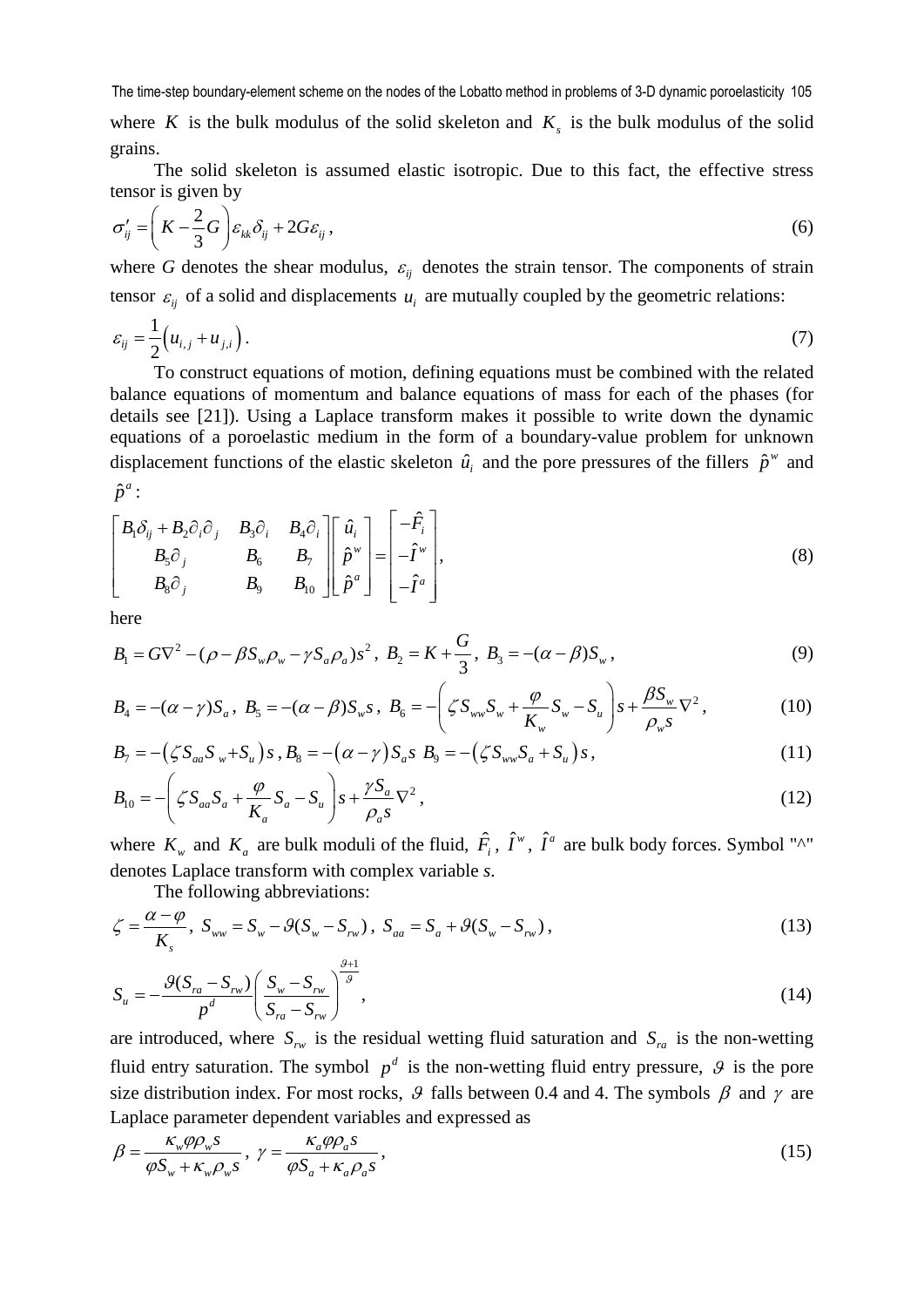where  $\kappa_w$  and  $\kappa_a$  the phase permeability of the wetting and the non-wetting fluid are given by  $\kappa_w = K_{rw} k / \eta_w$  and  $\kappa_a = K_{ra} k / \eta_a$ , respectively.  $K_{rw}$  and  $K_{rw}$  denotes the relative fluid phase permeability, *k* denotes the intrinsic fluid permeability,  $\eta_w$  and  $\eta_a$  are viscosity of the fluid. To evaluate relative phase permeability the following equations are used:

$$
K_{rw} = S_e^{(2+3\theta)/9}, \ K_{ra} = (1 - S_e)^2 \left(1 - S_e^{(2+\theta)/9}\right), \tag{16}
$$

where  $S_e$  denotes the effective wetting fluid saturation degree given by

$$
S_e = \frac{S_w - S_{rw}}{S_{ra} - S_{rw}}.
$$
\n(17)

#### **3. Laplace transform inversion**

The stepped method for numerically inverting Laplace transforms is described in this section in brief. This method is close in its formulation to the CQM, but, in contrast to it, is based on the operational calculus of integrating original  $f(s)$  of representation  $\hat{f}(s)$ . In general, the integral

$$
y(t) = \int_{0}^{t} f(\tau)d\tau
$$
 (18)

is approximated as follows [22]:

$$
y(0) = 0, y(n\Delta t) = \mathbf{b}^T \mathbf{A}^{-1} \sum_{k=1}^n \mathbf{\omega}_k^{\Delta t}, n = 1,...N,
$$
\n(19)

where *N* is the number of equal time steps. In this expression, the quadrature weights  $\omega_k^{\Delta t}$  are determined using Laplace representation  $\hat{f}(s)$  and the Runge-Kutta method. The quadrature weights can be expressed by Cauchy integral form and approximated by using a trapezoidal rule with the number of steps *L* as follows:

$$
\mathbf{\omega}_n^{\Delta t} = \frac{R^{-n}}{L} \sum_{l=0}^{L-1} \hat{f}\left(\frac{\psi(z)}{\Delta t}\right) \frac{\psi(z)}{\Delta t} e^{-nl\frac{2\pi}{L}i}, \ z = Re^{\frac{l^2\pi}{L}i}, \tag{20}
$$

$$
\psi(z) = A^{-1} - zA^{-1}1b^{T}A^{-1},
$$
\n(21)

where  $\psi(z)$  is characteristic function of the Runge-Kutta method and  $\mathbf{1} = (1,1,...,1)^T$ . The parameter *R* can be calculated by

$$
R^L = \sqrt{\varepsilon} \,,\tag{22}
$$

where  $\varepsilon$  is the error of the numerical calculation of Equation (20).

The approximation used in deriving formulas (20), (21) is based on using the *m*-stage Runge-Kutta method written down using Butcher's table:

$$
\frac{\mathbf{c} \mid \mathbf{A}}{\mathbf{b}^T}, \ \mathbf{A} \in \mathbb{R}^{m \times m}, \ \mathbf{b}, \mathbf{c} \in \mathbb{R}^m.
$$

A correct formulation of a time-step scheme requires that the method be A-stable and L-stable. In the assumption of  $\mathbf{b}^T \mathbf{A}^{-1} = (0, ..., 0, 1)$ , the method is automatically L-stable. It is also important to note that the quadrature weights  $\omega_k^{\Delta t}$  and the characteristic function  $\psi(z)$ are *m*-order matrices.

In the present study, Lobatto (Lobatto IIIC) and Radau (Radau IIA) schemes were chosen as a particular example of the Runge-Kutta schemes meeting the formulated conditions.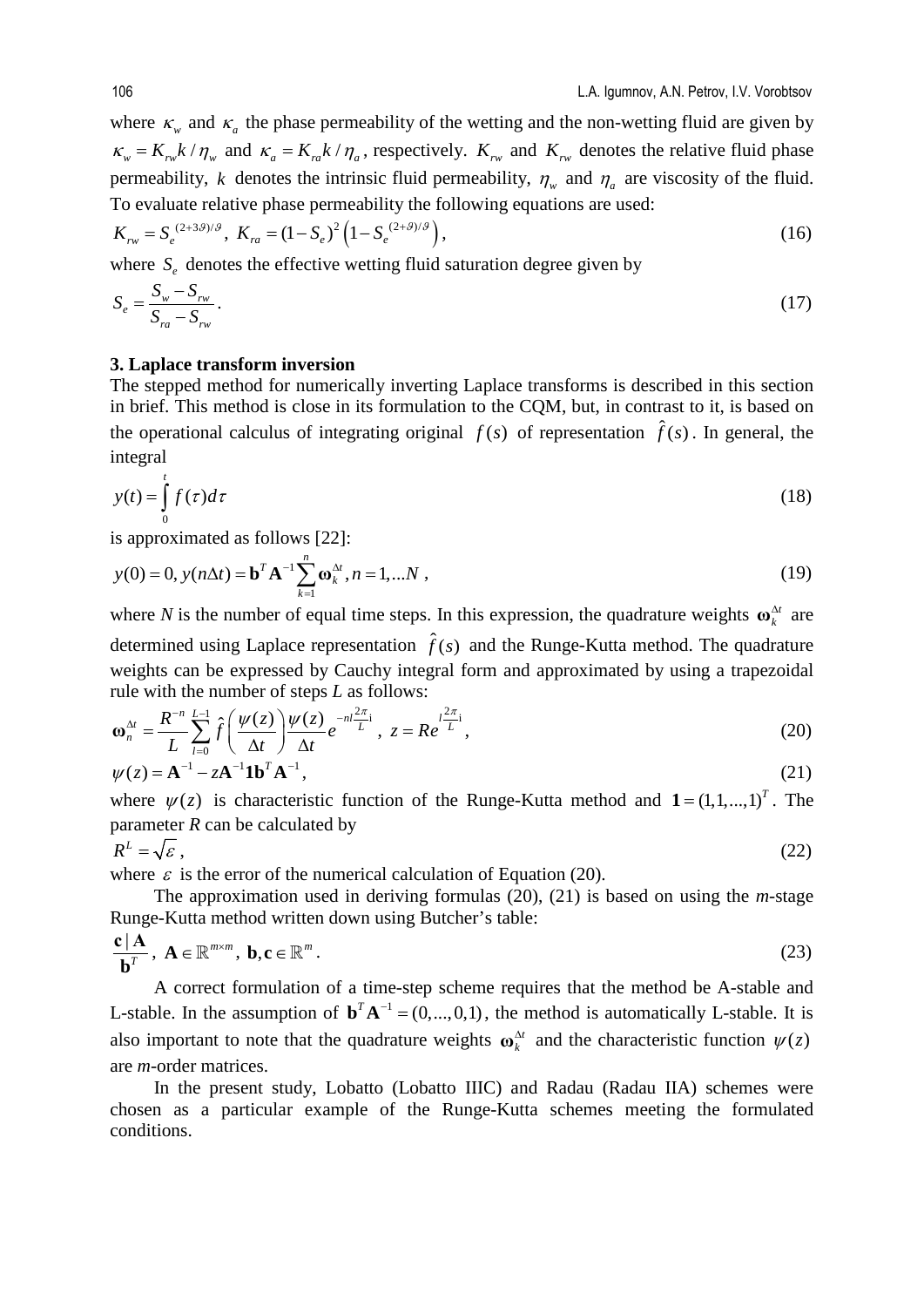#### **4. BEM formulation and numerical procedure**

The boundary-element technique is based on the use of a regularized BIE direct approach [23]:

$$
\int_{\Gamma} \left( \mathbf{T}(\mathbf{x}, \mathbf{y}, s) \mathbf{u}(\mathbf{x}, s) - \mathbf{T}^0(\mathbf{x}, \mathbf{y}) \mathbf{u}(\mathbf{y}, s) \right) d\Gamma = \int_{\Gamma} \mathbf{U}(\mathbf{x}, \mathbf{y}, s) \mathbf{t}(\mathbf{x}, s) d\Gamma, \mathbf{x}, \mathbf{y} \in \Gamma, \Gamma = \partial \Omega, \tag{24}
$$

where  $U(x, y, s)$  and  $T(x, y, s)$  are matrices of fundamental and singular solutions, respectively [24],  $T^0(x, y)$  contains isolated singularities, **x** is the integration point, **y** is the observation point, **u** is the generalized displacement vector, **t** is the generalized force vector.

To solve Equation (24), the boundary surface  $\Gamma$  is divided into generalized eight-node quadrangular elements; the coordinates of the points on the *k* element are determined from the relation:

$$
\mathbf{x}(\xi) = \sum_{m=1}^{8} N_m(\xi) \mathbf{x}_m^k,
$$
\n(25)

where  $N_m$  are bilinear shape functions,  $\xi = (\xi_1, \xi_2) \in [-1, 1]^2$  are local coordinates,  $\mathbf{x}_m^k$  are global coordinates of nodes [25].

Generalized boundary functions of the first kind are approximated bi-linearly, and generalized boundary functions of the second kind are assumed constant over the element:

$$
\mathbf{u}(\xi) = \sum_{l=1}^{4} R_l(\xi) \mathbf{u}_l^k, \mathbf{t}(\xi) = \mathbf{t}^k,
$$
 (26)

where  $R_i(\xi)$  are the bilinear shape functions,  $\mathbf{u}_i^k$  and  $\mathbf{t}^k$  are the values of generalized functions in the nodes of the *k-*th element.

The discrete representation of BIE (24) is constructed at the interpolation nodes of unknown boundary functions (collocation points) and has the following matrix form:  $[\Delta G]$ {**T**} =  $[\Delta F]$ {**U**}. (27)

Matrices Δ**G** and Δ**F** contain integrals of the components of matrices **U(x, y, s)** and  $T(x, y, s)$ , multiplied by the form functions. The choice of the numerical integration scheme for computing the integral depends on its type. When a collocation point lies on integration element, the procedure for revealing the feature is performed. To improve the accuracy of integration on an element that does not contain a collocation point, in addition to the Gauss integration formulas, a hierarchical integration algorithm is applied, wherein the element is subdivided until the specified accuracy is achieved.

#### **5. Numerical results**

The 3D poroelastic column loaded by a Heaviside function is investigated as example to study the behavior of transformation method. The width of the column is  $b = 1$  m, the height  $h = 3$ m. The column has zero displacements on one end and the normal force  $t_3 = -1N/m^2$ on the other end is prescribed. A boundary-element discretization consisting of 896 quadrangular elements is used in the computations. The sketch of problem is shown in Fig. 1. The parameters of the partially saturated porous material correspond to those of sandstone:  $\varphi = 0.23$ ,  $\rho_s = 2650 kg / m^3$ ,  $\rho_w = 997 kg / m^3$ ,  $\rho_a = 1.01 kg / m^3$ ,  $K = 1,02 \times 10^9 Pa$ ,  $G = 1.44 \times 10^9 Pa$ ,  $K_s = 3.5 \times 10^{10} Pa$ ,  $K_w = 2.25 \times 10^9 Pa$ ,  $K_a = 1.1 \times 10^5 Pa$ ,  $k = 2.5 \times 10^{-12} m^2$ ,  $\mu_w = 1.0 \times 10^{-3} N \cdot s / m^2$ ,  $\mu_a = 1.8 \times 10^{-5} N \cdot s / m^2$ .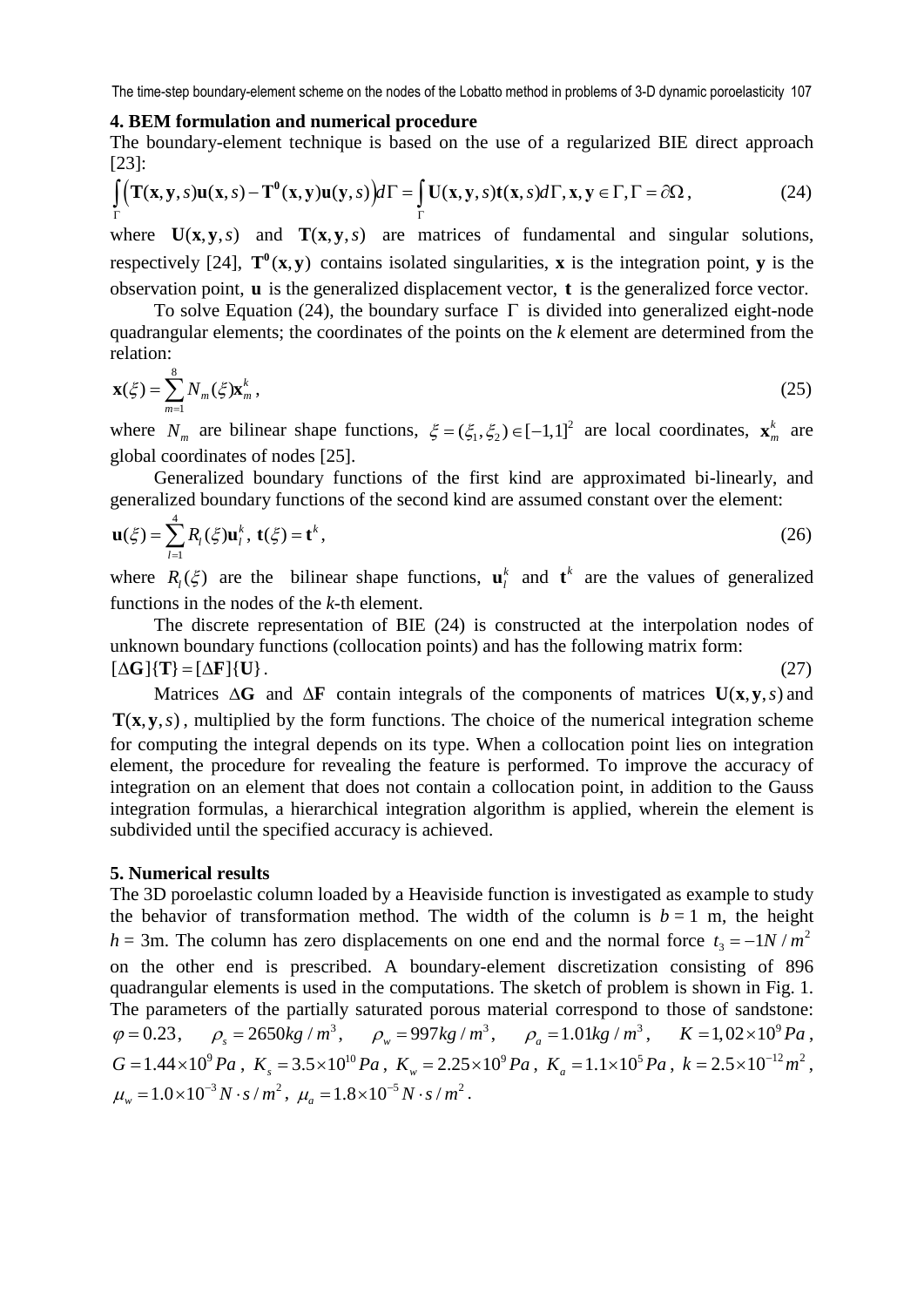

**Fig. 1.** Geometry and boundary conditions of a partially saturated poroelastic column

The boundary-element solutions obtained using different methods of the Runge-Kutta family are compared for the values of forces  $t_3$  in the rigidly fixed part of the column. Jumping change of the forces makes it possible to compare the results in the conditions of additional difficulties of approximation. The boundary-element solutions are also compared with a one-dimensional numerical-analytical solution. Time step ∆*t* is taken to be 0.00005 *s*  for the 2-stage methods, and 0.0002 *s* for the 3-stage ones. The total number of complexvalued points required for computing a solution is assumed constant for all the methods. The diagrams of forces are present in Figs.  $2 - 5$ .



**Fig. 2.** Force solution  $t_3$  at the fixed end versus time for the 2- and 3-stage Radau IIA method



Fig. 3. Force solution  $t_3$  at the fixed end versus time for the 2- and 3-stage Lobatto IIIC method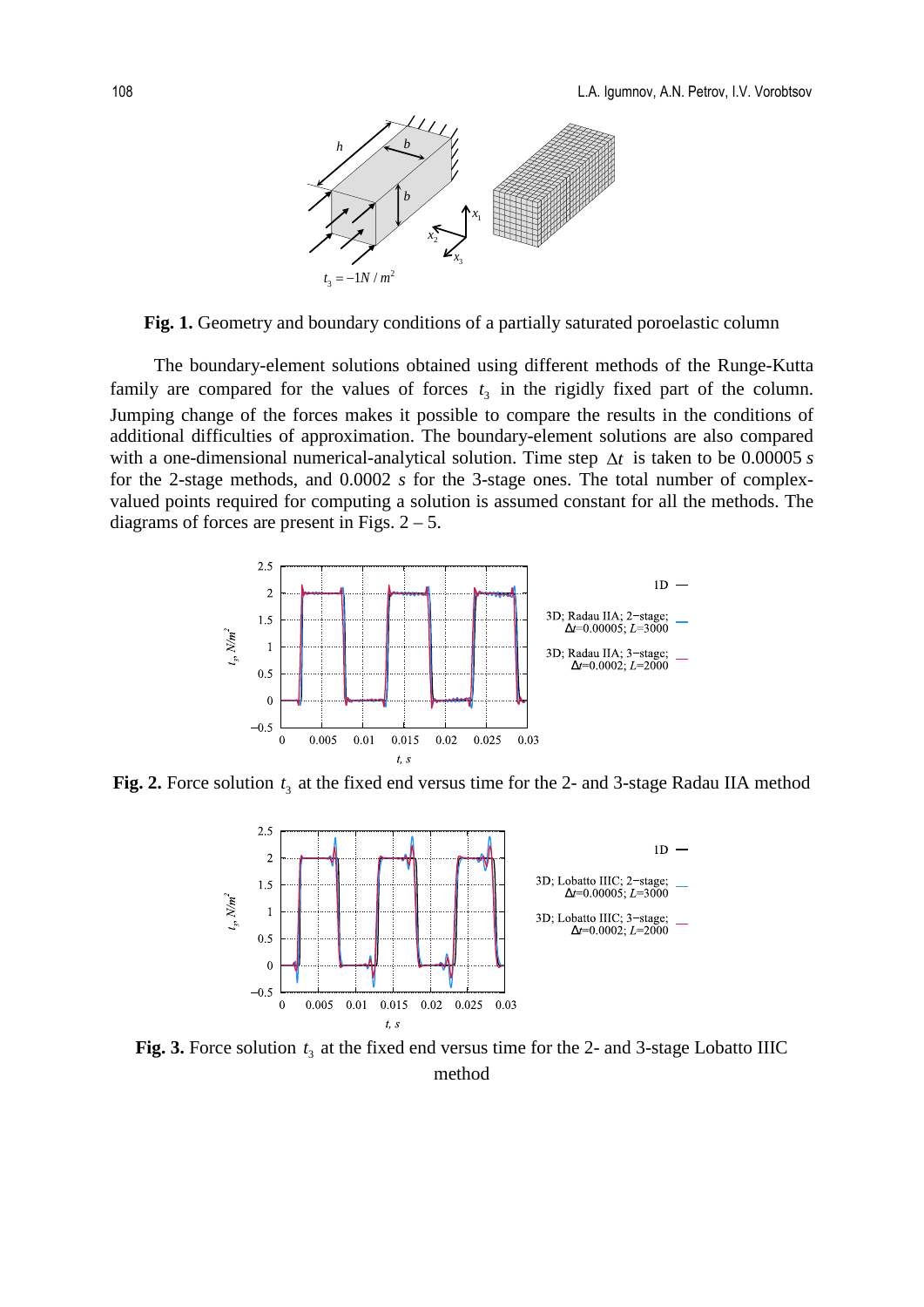

**Fig. 4.** Force solution  $t_3$  at the fixed end versus time for the 2-stage Lobatto IIIC method compared to the solution for the 2-stage Radau IIA method



**Fig. 5.** Force solution  $t_3$  at the fixed end versus time for the 3-stage Lobatto IIIC method compared to the solution for the 3-stage Radau IIA method

It is evident in Figs. 2, 3 that the boundary-element solutions obtained at the nodes of the Lobatto and Radau methods are close to the numerical-analytical solution of the onedimensional problem. The 2- and 3-stage Radau methods in problems of boundary-element modeling of the dynamics of fully saturated poroelastic bodies are compared in [12] for the values of flow. The present study corroborates the conclusions made in [12] and makes it possible to extend them to include the case of using 2- and 3-stage Lobatto methods in problems of boundary-element modeling of the dynamics of partially saturated poroelastic bodies. In particular, it can be observed (Figs. 2, 3) that the forces computed using the 3-stage versions of the both Runge-Kutta methods have smaller perturbation amplitude at the jump points. Moreover, the propagation interval of the oscillations is also smaller than the range in the case of using the 2-stage versions. Though in the first case, a long time step is used due to the sensibility of the 3-stage methods to small steps, the force curve is quite smooth. Separate comparison of the 2-stage methods reveals that Radau method yields forces of considerably smaller perturbation amplitude in the jump points and of considerably smaller propagation interval (Fig. 4). In this case, minor oscillations of the forces over the entire time interval are also observed, testifying to the closeness of the time step chosen to its maximal value. At the same time, the forces obtained using the 2-stage Lobatto method do not show any oscillations of this kind. Similar effects, but less pronounced, are observed, when comparing the 3-stage methods (Fig. 5). Based on the conducted investigations, it can be asserted that the use of 3-stage methods of the Runge-Kutta family proves more preferable in the case of step change of the solution.

#### **6. Conclusion**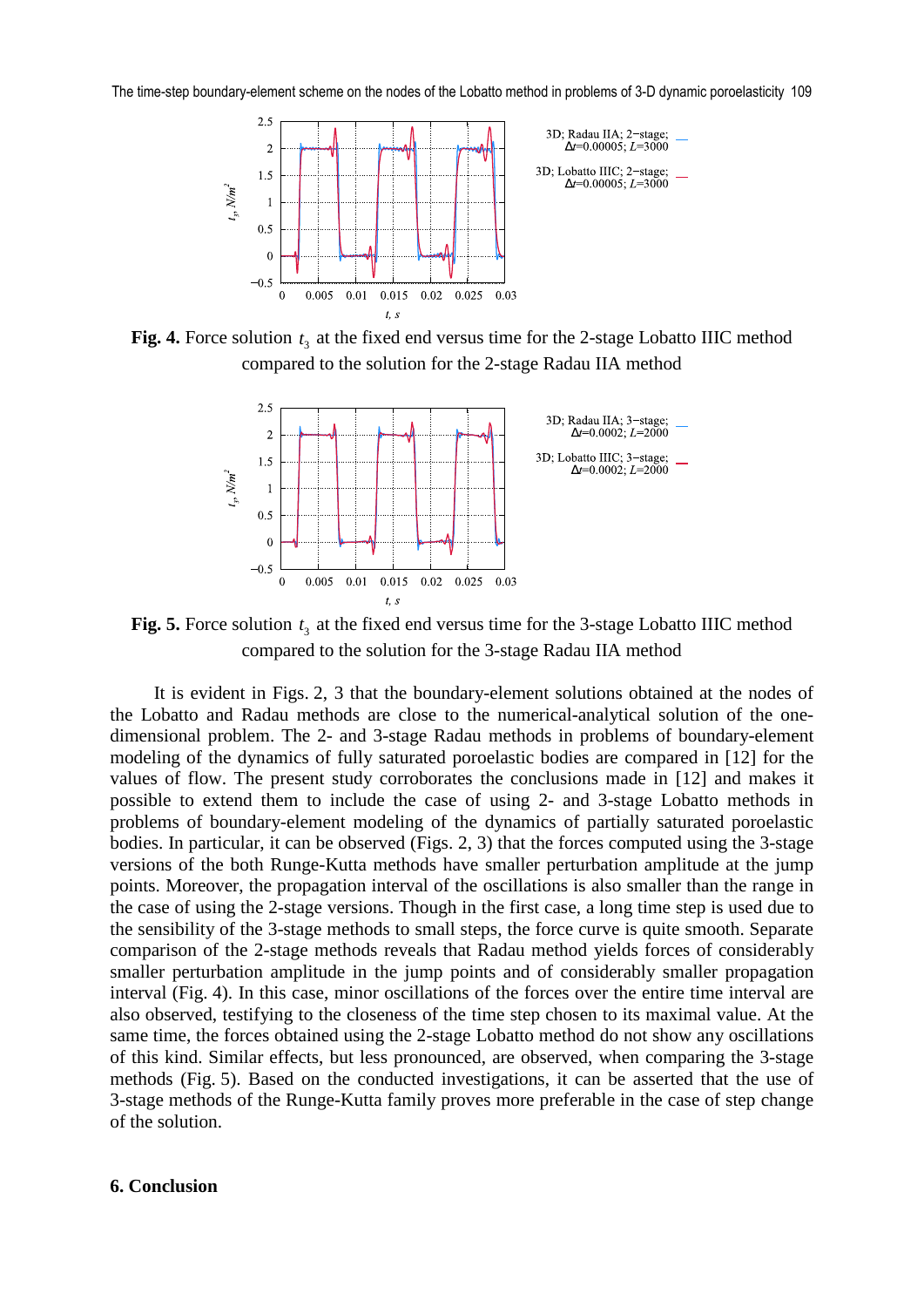A boundary-element scheme on the nodes of 2- and 3-stage Lobatto methods for analyzing dynamic problems of partially saturated poroelastic bodies is present. A mathematical model of a partially saturated poroelastic medium is given. Results of the numerical analyses are present, which corroborate the conclusions of other authors concerning the combined use of BEM and methods of the Runge-Kutta family. The conclusions are extended to include the use 2- and 3-stage Lobatto methods in problems of boundary-element modeling of the dynamics of partially saturated poroelastic bodies.

*Acknowledgements. The research was carried out under the financial support of the Russian Science Foundation (project No. 15-19-10056).* 

### **References**

[1] Mansur WJ. *A Time-Stepping Technique to Solve Wave Propagation Problems Using the Boundary Element Method*. Southampton: University of Southampton; 1983.

[2] Cruse TA, Rizzo FJ. A direct formulation and numerical solution of the general transient elastodynamic problem. I. *Journal of Mathematical Analysis and Applications.* 1968;22: 244- 259.

[3] Aliabadi MH. *The Boundary Element Method: Applications in Solids and Structures*. London: Wiley; 2002.

[4] Guoyou Y, Mansur WJ, Carrer JAM, Gong L. Stability of Galerkin and collocation time domain boundary element methods as applied to the scalar wave equation. *Computers & Structures*. 2000;74(4): 495-506.

[5] Ha-Duong T, Ludwig B, Terrasse I. A Galerkin BEM for transient acoustic scattering by an absorbing obstacle. *International Journal for Numerical Methods in Engineering*. 2003;57(13): 1845-1882.

[6] Lubich C. Convolution quadrature and discretized operational calculus I. *Numerische Mathematik*. 1988;52(2): 129-145.

[7] Lubich C. Convolution quadrature and discretized operational calculus II. *Numerische Mathematik.* 1988;52(4): 413-425.

[8] Schanz M, Antes H. Application of 'Operational Quadrature Methods' in time domain boundary element method. *Meccanica*. 1997;32(3): 179-186.

[9] Abreu AI, Carrer JAM, Mansur WJ. Scalar wave propagation in 2D: a BEM formulation based on the operational quadrature method. *Engineering Analysis with Boundary Elements*. 2003;27(2): 101-105.

[10] Zhang Ch. Transient elastodynamic antiplane crack analysis of anisotropic solids. *International Journal of Solids and Structures.* 2000;37(42): 6107-6130.

[11] Lubich CH, Ostermann A. Runge-Kutta methods for parabolic equations and convolution quadrature. *Mathematics of Computation*. 1993;60(201): 105-131.

[12] Banjai L, Messner M, Schanz M. Runge-Kutta convolution quadrature for the Boundary Element Method. *Computer Methods in Applied Mechanics and Engineering*. 2012;245-246: 90-101.

[13] Calvo MP, Cuesta E, Palencia C. Runge-Kutta convolution quadrature methods for wellposed equations with memory. *Numerische Mathematik.* 2007;107(4): 589-614.

[14] Banjai L, Lubich C. An error analysis of Runge–Kutta convolution quadrature. *BIT Numerical Mathematics*. 2011;51(3): 483-496.

[15] Banjai L, Lubich C, Melenk JM. Runge-Kutta convolution quadrature for operators arising in wave propagation. *Numerische Mathematik*. 2011;119(1): 1-20.

[16] Banjai L, Sauter S. Rapid solution of the wave equation in unbounded domains. *SIAM Journal on Numerical Analysis*. 2008;47(1): 227-249.